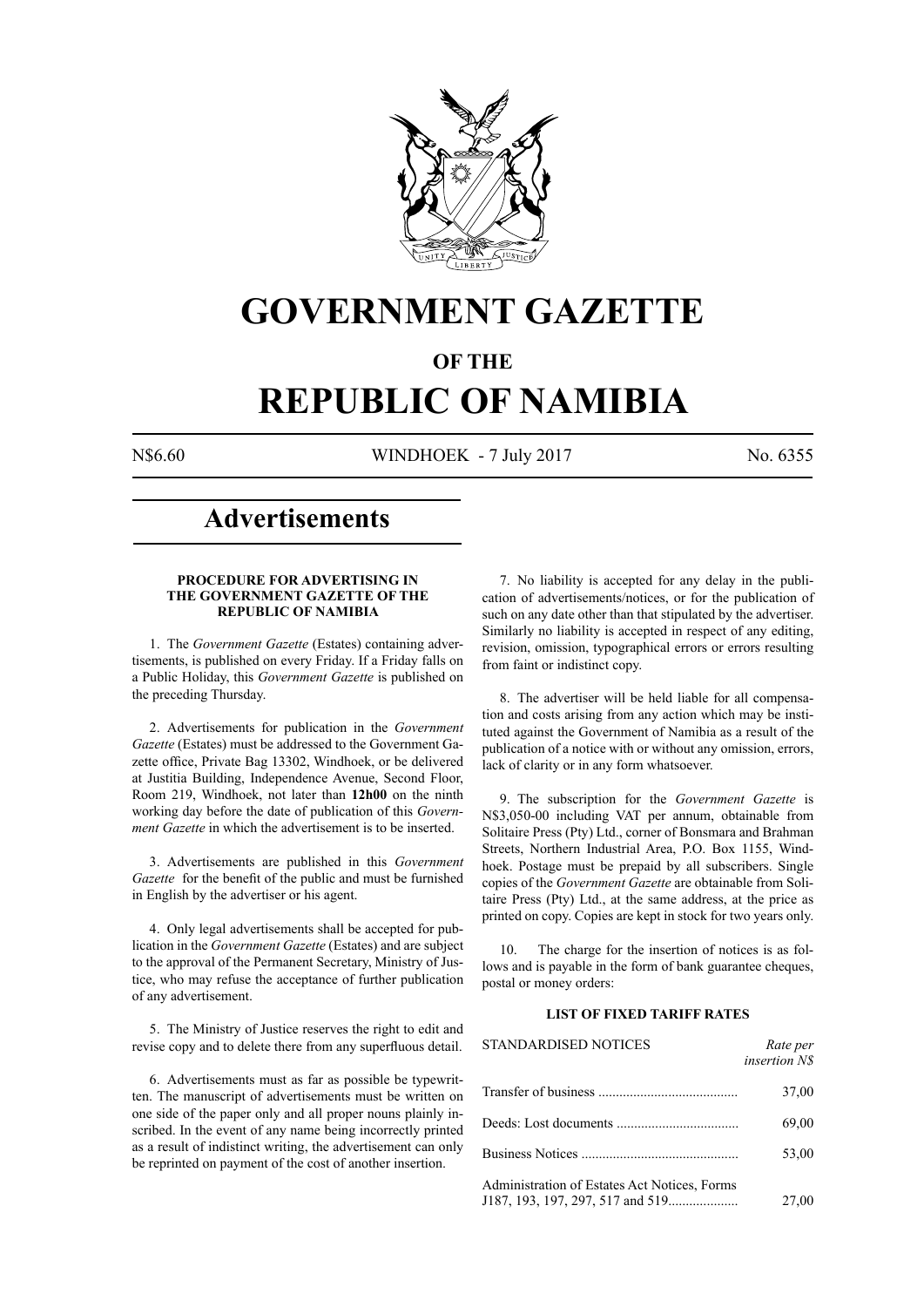| Insolvency Act and Companies Act Notices:                                                                                                                                                               | 48,00  |
|---------------------------------------------------------------------------------------------------------------------------------------------------------------------------------------------------------|--------|
| N.B. Forms 2 and 6 additional statements according<br>to word count table, added to the basic tariff.                                                                                                   | 333,00 |
| Naturalisation notices (including a reprint for the                                                                                                                                                     | 27,00  |
| Unclaimed moneys - only in the Government<br>Gazette, closing date 15 January (per entry of                                                                                                             | 13,00  |
|                                                                                                                                                                                                         | 53,00  |
|                                                                                                                                                                                                         | 27,00  |
| NON-STANDARDISED NOTICES                                                                                                                                                                                |        |
| Company notices:                                                                                                                                                                                        |        |
| Short notices: Meetings, resolutions, offers of<br>compromise, conversions of companies, voluntary<br>windings-up, etc.: closing of members' registers<br>for transfer and/or declarations of dividends | 120,00 |
| Declaration of dividends with profit statements,                                                                                                                                                        | 267,00 |
| Long notices: Transfers, changes in respect of<br>shares or capital, redemptions, resolutions,                                                                                                          | 373,00 |
|                                                                                                                                                                                                         | 120,50 |

# **FORM J 187**

# **LIQUIDATION AND DISTRIBUTION ACCOUNTS IN DECEASED ESTATES LYING FOR INSPECTION**

In terms of section 35(5) of Act 66 of 1965, notice is hereby given that copies of the liquidation and distribution accounts (first and final, unless otherwise stated) in the estates specified below will be open for the inspection of all persons interested therein for a period of 21 days (or shorter or longer if specially stated) from the date specified or from the date of publication hereof, whichever may be the later, and at the offices of the Master and Magistrate as stated.

Should no objection thereto be lodged with the Master concerned during the specified period, the executor will proceed to make payments in accordance with the accounts.

1848/2016 ALEXANDER John Sam, 37112600111, Erf 155, Extension 1, Block G, Rehoboth. Wilhelmina Louisa Alexander, 46112600102. Rehoboth. Windhoek. Afflux Investments cc, P.O. Box 1130, Windhoek.

173/2016 VAN WYK Daniel, 46052500158, Rehoboth. Christina van Wyk, 49010101606. Rehoboth. Windhoek. Mr. S. Mouton Estate Practitioner, P.O. Box 3628, Rehoboth.

1139/2016 VAN WYK Johannes, 52112600036, Windhoek, Namibia. Windhoek. Charmaine Schultz & Co., P.O. Box 23823, Windhoek.

710/2016 MUYATWA Jameson, 6310270400073, Okahandja, Otjozondjupa Region. Angelina Muyatwa, 64121Liquidators' and other appointees' notices …..… 80,00 Gambling house licences/Liquor licences ........... 120,00 SALES IN EXECUTION AND OTHER PUBLIC SALES: Sales in execution ………………………......…. 207,00 Public auctions, sales and tenders: Up to 75 words …………………….…….......… 69,00 76 to 250 words ……………………….….......... 171,00 251 to 350 words …………………….……........ 253,00 ORDERS OF THE COURT Provisional and final liquidations or

| Provisional and final liquidations or                  |        |
|--------------------------------------------------------|--------|
|                                                        | 157,00 |
| Reduction of change in capital mergers, offers         |        |
|                                                        | 373,00 |
| Judicial managements, <i>curator bonis</i> and similar |        |
|                                                        | 373,00 |
|                                                        | 48,00  |
| Supersession and discharge of petitions (J.158)        | 40,00  |
|                                                        |        |

11. The charge for the insertion of advertisements other than the notices mentioned in paragraph 10 is at the rate of N\$13,00 per cm double column. (Fractions of a cm must be calculated as a cm).

12. No advertisements shall be inserted unless the charge is prepaid. Cheques, drafts, postal or money orders must be made payable to the Ministry of Justice, Private Bag 13302, Windhoek.

201477. Okahandja. Windhoek. Christian Gwana Nambahu, P.O. Box 98780, Pelican Square, Windhoek

313/2017 BUSCH Wilhelm Peter, 51020300272, No. 7 Nissen-Lass Street, Pionierspark, Windhoek. Windhoek. Pointbreak Trust and Estates (Pty) Ltd, P.O. Box 156, Windhoek.

912/2016 POOL Emmerentia Petronella Gertruida, 37102900066, Altersheim, Otjiwarongo. Marthinus Albertus Pool, 37102900066. Otjiwarongo. Windhoek. A. Davids & Co., P.O. Box 11, Otjiwarongo.

1995/2015 DOS SANTOS Armando Nelson, 5603- 0900242, Erf 1116, Joel Kapanda Street, Tsumeb, Namibia. Tsumeb. Windhoek. F.A. Pretorius & Co., P.O. Box 31, Tsumeb.

1328/2016 TREDOUX Antoinette, 50122900219, Erf 527, Cimbebasia, Windhoek. Gerhardus Johannes Tredoux, 44060100420. Windhoek. Old Mutual Trust, P.O. Box 165, Windhoek.

127/2016 WICOMB Robert Leonard, 59090300- 791, Grootfontein. Magdalena Elizabeth Wicomb, 6108190- 0229. Grootfontein. Windhoek. Bank Windhoek Limited, Trust Department, P.O. Box 15, Windhoek.

1703/2016 TEMBO Kwesi Donald, 63-2243870X-05, Windhoek. Windhoek. Bank Windhoek Limited, Trust Department, P.O. Box 15, Windhoek.

724/2014 GRYFFENBERG Margaret Rose, 501- 12300200, Windhoek. Windhoek. Windhoek. Bank Windhoek Limited, Trust Department, P.O. Box 15, Windhoek.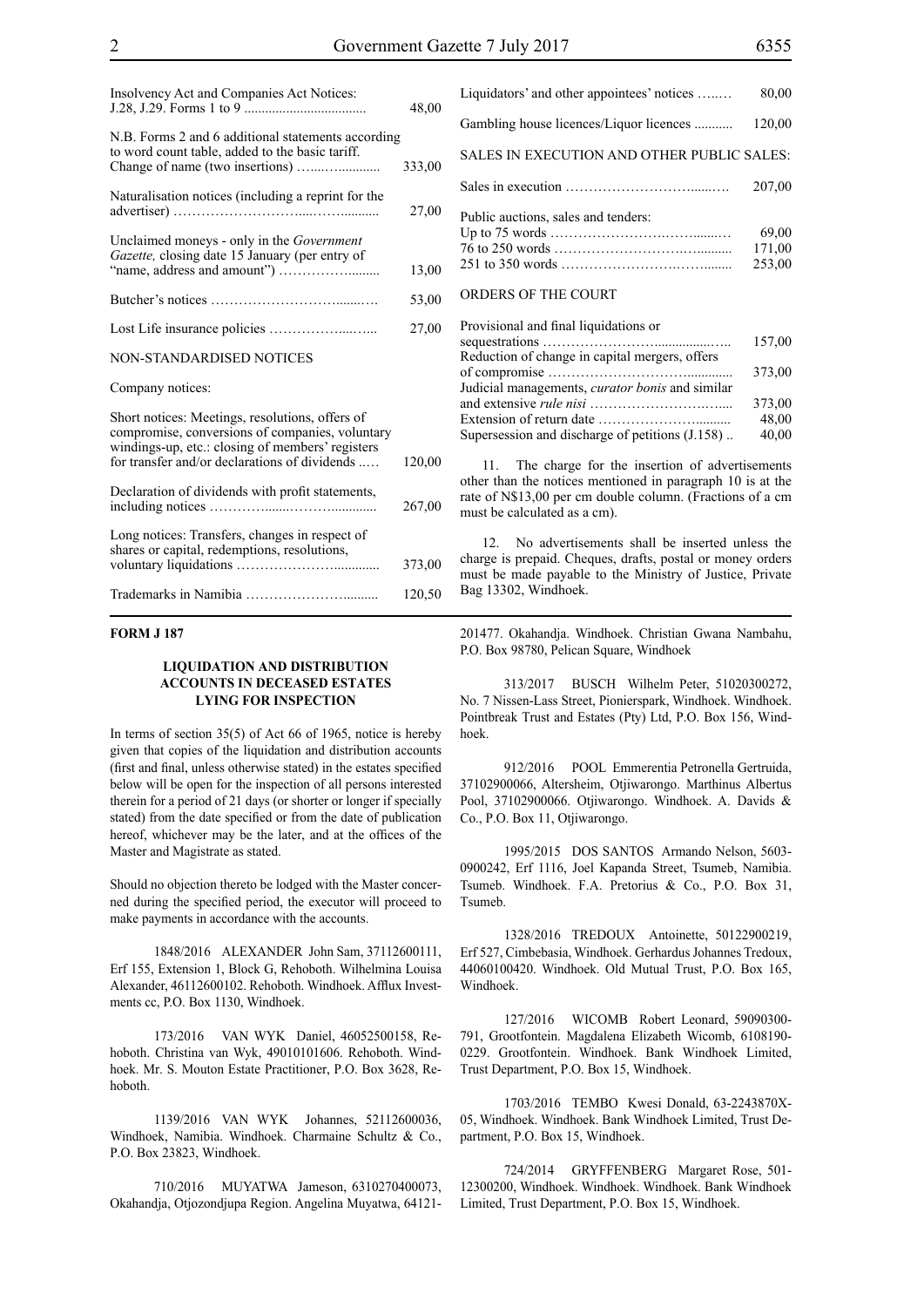1526/2016 VAN RENSBURG Barnadina, 601- 1130051080, Windhoek. Johannes Jakobus van Rensburg, 6501245044087. Windhoek. Windhoek. Bank Windhoek Limited, Trust Department, P.O. Box 15, Windhoek.

1412/2014 HEGG Anita Hilda Monika, 310410- 00227, Windhoek. Windhoek. Bank Windhoek Limited, Trust Department, P.O. Box 15, Windhoek.

297/2017 UKULE Maya, 66090601071, Windhoek. Windhoek. Windhoek. FNB Trust Services Namibia (Pty) Ltd, P.O. Box 448, Windhoek, Namibia.

969/2016 LEONARD Jalius, 55092200529, Onanghandja Village. Windhoek. FNB Trust Services Namibia (Pty) Ltd, P.O. Box 448, Windhoek, Namibia.

471/2017 STRYDOM Derrick John, 49102300281, Swakopmund. Susanna Adriana Strydom, 54020800294. Swakopmund. Windhoek. F.M. Oehl Trust cc, Unit 7, 32 Schanzen Road, P.O. Box 90290, Windhoek, Namibia.

470/2017 ROSSOUW Vera, 29121300178, Swakopmund. Antonie Johannes Rossouw, 29081500295. Swakopmund. Windhoek. F.M. Oehl Trust cc, Unit 7, 32 Schanzen Road, P.O. Box 90290, Windhoek, Namibia.

580/2017 ZEISE Uwe, Windhoek. Windhoek. F.M. Oehl Trust cc, Unit 7, 32 Schanzen Road, P.O. Box 90290, Windhoek, Namibia.

152/2017 LANDSBERG Gerhard, Windhoek, 23 November 1950, 50112300189, Windhoek, 21 January 2017. F.M. Oehl Trust cc, Unit 7, 32 Schanzen Road, P.O. Box 90290, Windhoek, Namibia.

1774/2016 ORREN Stephanus Hermanus Johannes, 59091900520, Windhoek, 10 October 2016. Maryna Orren, 64122810043. Windhoek. Standard Executors & Trustees, P.O. Box 2164, Windhoek, Namibia.

1339/2012 VAN ZYL Magdalena Johanna, 20111- 30100089, Ons Tuiste, Keetmanshoop, 23 July 2012. Windhoek. Keetmanshoop. Standard Executors & Trustees, P.O. Box 2164, Windhoek, Namibia.

1541/2016 DU PREEZ George, 32100500031, Erf 575, Lang Street, Otjiwarongo, 23 August 2016. Ester du Preez, 34113000093. Windhoek. Otjiwarongo. Standard Executors & Trustees, P.O. Box 2164, Windhoek, Namibia.

1479/2016 ABRAHAMS Nathan, 1 September 1922, Altersheim, Rukumbi Kandanga Street, Otjwarongo. Otjiwarongo. Van der Westhuizen & Greeff, Hage Geingob Street, Otjiwarongo.

991/2012 AMOOMO Frans Nangolo, 540607- 00177, P.O. Box 578, Ondangwa, Republic of Namibia. Vistolina Amoomo, 55100510021. Ondangwa. Windhoek. Dr. Weder, Kauta & Hoveka Incorporated, Shop 27, Oshana Mall, Ongwediva, Private Bag 3725, Ongwediva, Republic of Namibia.

1658/2017 JACOBS Hendrik Johannes, 381126- 00058, Uis. Khorixas. Windhoek. Bank Windhoek Limited, Trust Department, P.O. Box 15, Windhoek.

# **FORM J 193**

# **NOTICE TO CREDITORS IN DECEASED ESTATES**

All persons having claims against the estates mentioned below are hereby called upon to lodge their claims with the executors concerned, within 30 days (or otherwise as indicated) calculated from the date of publication hereof. The information is given in the following order: Estate number, surname and Christian names, date of birth, identity number, last address, date of death; surviving spouse's names, surname, date of birth and identity number; name and address of executor or authorised agent, period allowed for lodgement of claims if other than 30 days.

667/2017 GOAGOSES Angelika, Windhoek, 11 October 1956, 56101100111, Erf 8695, Katutura, Windhoek, 19 January 2017. August Goagoseb, 55120400124. Afflux Investments cc, P.O. Box 1130, Windhoek.

623/2017 JENSEN Ilse, Windhoek, 29 March 1922, 2203290006087, 13 Scheppman Street, Walvis Bay, 19 March 2017. Malherbe Associates Inc, 171 Sam Nujoma Avenue, P.O. Box 985, Walvis Bay.

841/2017 HINDJOU Barminas, Windhoek, 9 September 1968, 68090900356, Omatjete Village, Omaruru, 13 February 2017. Pauline Hindjou, 23 January 1981, 81012310183. Van der Merwe-Greeff Andima Inc., 20 Bismarck Street, P.O. Box 2356, Windhoek.

793/2017 SELL Johann Werner, Windhoek, 24 December 1955, 55122400865, No. 6 Bassingthwaighte Street, Windhoek, 5 May 2017. Advance Wealth Management (Pty) Ltd, P.O. Box 86568, Eros, Windhoek.

1169/2016 IMBILI Sipora, Windhoek, 11 January 1933, 33011100098, Windhoek, 3 July 2008. Tipara Estates, Office No. 403, 4th Floor, Maerua Mall, P.O. Box 25869, Windhoek.

917/2017 MUSELER Kurt Heinz, Windhoek, 26 June 1924, 24062600110, Swakopmund, 18 May 2017. Christa Wiltrud Museler, 20 February 1935, 35022000229. Fisher, Quarmby & Pfeifer, P.O. Box 37, Windhoek.

1405/2013 MANETTI Mietjie, Windhoek, 25 October 1942, 42102500241, Windhoek, 27 August 2013. Gottfried Manetti, 40081600437. Standard Executors & Trustees, P.O. Box 2164, Windhoek, Namibia.

166/2017 BÖNING Helga Ruth, Windhoek, 6 December 1924, 24120600076, Windhoek, 7 December 2016. Standard Executors & Trustees, P.O. Box 2164, Windhoek, Namibia.

840/2017 WITRU Anna, Windhoek, 3 April 1937, 37040300109, Gobabis, 28 May 2017. Standard Executors & Trustees, P.O. Box 2164, Windhoek, Namibia.

482/2017 VAN DER MERWE Josephina, Windhoek, 19 March 1951, 51031900225, Windhoek, 16 February 2017. Hendrik Jacobus van der Merwe, 44102000291. Standard Executors & Trustees, P.O. Box 2164, Windhoek, Namibia.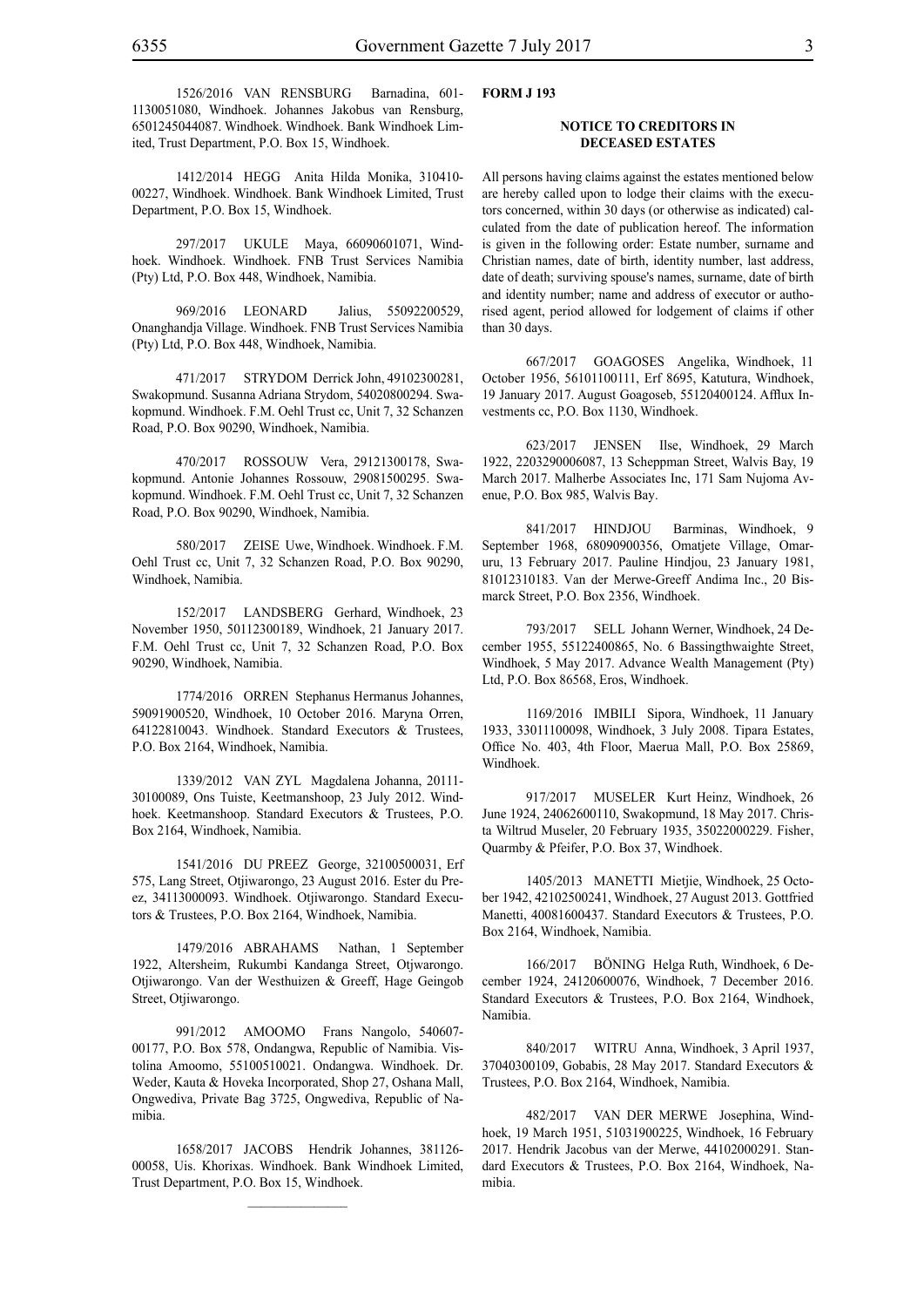90/2017 VAN ZYL Carel Jacobus, Windhoek, 4 January 1946, 46010400236, Erf 708, Fumbe Street, Windhoek, 9 January 2017. Susanna Elizabeth van Zyl, 45121200447. Standard Executors & Trustees, P.O. Box 2164, Windhoek, Namibia.

630/2017 PALMER Rosina, Windhoek, 15 January 1952, 52011500265, Erf 2845, Plover Street, Narraville, Walvis Bay, 12 January 2017. Standard Executors & Trustees, P.O. Box 2164, Windhoek, Namibia.

269/2017 MUMBELA Chuma Annah, Windhoek, 5 March 1985, 85030510214, Erf 3759, New Greenwell, Katima Mulilo, 25 October 2016. Standard Executors & Trustees, P.O. Box 2164, Windhoek, Namibia.

727/2017 VAN LILL Anna Sophia, Windhoek, 1 March 1939, 39030110047, Erf 50, 13 Galjoen Street, Henties Bay, 3 May 2017. Standard Executors & Trustees, P.O. Box 2164, Windhoek, Namibia.

449/2017 KGOBETSI Basilus Bas, Windhoek, 24 September 1986, 86092400189, Erf 2513, Extension 6, Otjiwarongo, 11 November 2016. Myrtle Mari Kgobetsi, 86040200022. Standard Executors & Trustees, P.O. Box 2164, Windhoek, Namibia.

727/2017 BINNEMAN Catharina Johanna, Windhoek, 19 December 1938, 38121900042, Old Age Home, Walvis Bay, 21 December 2016. Christoffel Johannes Binneman, 36041300071. Standard Executors & Trustees, P.O. Box 2164, Windhoek, Namibia.

949/2017 KOTZE Frederick Willem Nicolaas, Windhoek, 14 May 1963, 63051400254, Walvis Bay, 29 May 2017. Amanda Petronella Kotze, 29 July 1967, 67072900551. F.M. Oehl Trust cc, P.O. Box 90290, Windhoek, Namibia.

930/2017 MUKWIILONGO Nangolo-Leonard, Windhoek, 23 October 1924, 24102300104, Onatjiku Village, Omusati Region, 24 May 2017. FNB Trust Services Namibia (Pty) Ltd, P.O. Box 448, Windhoek, Namibia.

915/2017 MOSTERT Martienus Stefanus, Windhoek, 30 November 1946, 46113000117, Henties Bay, 19 April 2017. Helena Petronella Mostert, 31 May 1948, 4805310013006. Bank Windhoek Ltd, P.O. Box 15, Windhoek.

2021/2016 HANSEN Johannes, Windhoek, 16 May 1944, 44051600343, Windhoek, 15 Febuary 2016. Pauline Zelda Hansen, 30 June 1951, 51063000173. Bank Windhoek Ltd, P.O. Box 15, Windhoek.

807/2017 GUDEHUS Dieter Fritz Martin Rolf, Windhoek, 18 December 1932, 32121800093, No. 6 Palm Gardens, Atlantik Street, Swakopmund, 21 March 2017. Kinghorn Associates, P.O. Box 1455, Swakopmund.

523/2017 JUNIUS Theodore Ignatius, Windhoek, 23 July 1981, 81072310473, No. 9 Japonica Street, Ocean View, Swakopmund, 1 March 2017. De Klerk, Horn and Coetzee Incorporated, No. 4A Eadie Street, P.O. Box 90181, Klein Windhoek, Windhoek, Republic of Namibia.

281/2017 HARMS Ulrich Kurt Botho, Windhoek, 22 March 1946, 46032200094, No. 1369 Seeduan Circle, Vineta, Swakopmund, 9 February 2017. Edla Else Harms. Van Rensburg Associates, Am Strand Building, Office No. 1, Tobias Hainyeko Street, P.O. Box 61, Swakopmund.  $\frac{1}{2}$ 

# **FORM J29**

# **FIRST MEETING OF CREDITORS, CONTRIBUTORIES MEMBERS OF DEBENTURE HOLDERS OF SEQUESTRATED ESTATES, COMPANIES BEING WOUND UP OR PLACED UNDER JUDICIAL MANAGEMENT**

The estates and companies mentioned below having been placed under sequestration, being wound up or having been placed under provisional judicial management by order of the High Court of Namibia, the Master of the High Court hereby gives notice pursuant to section 17(4) and 40(1) of the Insolvency Act, 1973, and sections 361(1), 370(1) and 435 of the Companies Act, 2004, that a first meeting of creditors, contributories, members or debenture holders of the said estates or companies will be held on the dates and at the times and places mentioned below, for proof of claims against the estates or companies, the election of trustees, liquidators or judicial managers or provisional judicial managers or for the purposes referred to in section 370 or 437 of Act No. 28 of 2004, as the case may be.

Meetings in a district in which there is a Master's office, will be held before the Master, elsewhere they will be held before the Magistrate:

W14/17 **Bubbles Retail Enterprises cc** (in liquidation. Alwyn van Straten, P.O. Box 32098, Windhoek, Namibia. Date, time and place of meeting: 19 July 2017, 10h00, at the Master of the High Court, 4th Floor, Frans Indongo Building, Windhoek.

#### **FORM 4**

#### **LIQUIDATION ACCOUNTS AND PLANS OF DISTRIBUTION OR CONTRIBUTION IN SEQUESTRATED ESTATES OR COMPANIES BEING WOUND UP**

Pursuant to section 77 of the Co-operatives Act 1996 (as amended) notice is hereby given that the liquidation accounts and plans of distribution or contribution in the estates or companies/cooperatives mentioned below, will lie for inspection of creditors at the offices of the Registrar of Co-operatives, Luther Street, Windhoek and Investment Trust Company (Pty) Ltd .The particulars given are the following order: Name and description of estate/cooperative, description of account, place of account lying for inspection.

W16/16 **Insolvent Estate: A.J. & M.M. Fourie**. First and Final Liquidation and Distribution Account. Office of the Master of the High Court, Windhoek and Magistrate Swakopmund for a period of 14 days as from 7 July 2017.. D.J. Bruni, & I.R. McLaren, Joint Liquidators, Bruni & McLaren, P.O. Box 11267, Klein Windhoek.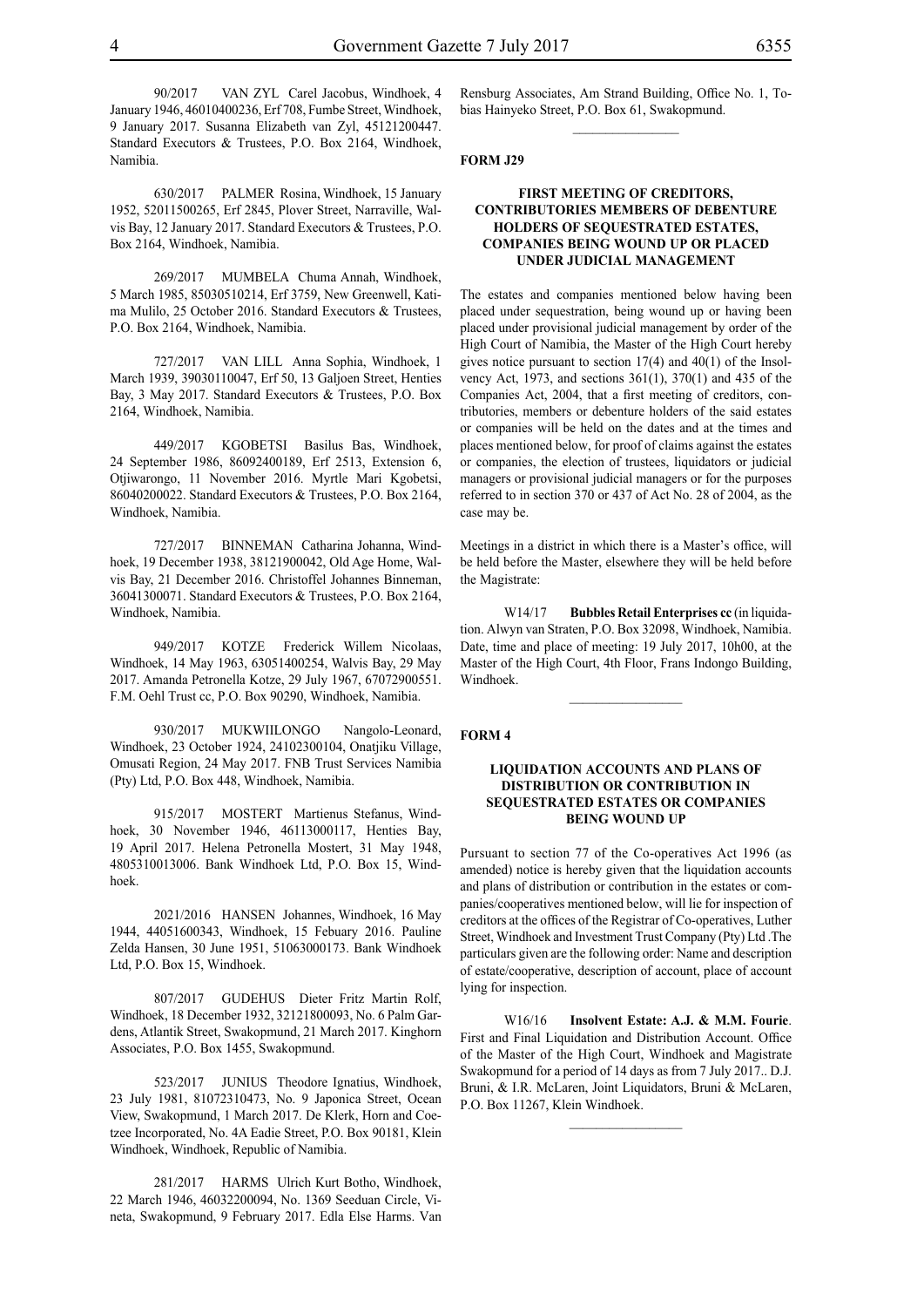# **FORM 5**

# **PAYMENT OF DIVIDENDS AND COLLECTION OF CONTRIBUTIONS IN SEQUESTRATED ESTATES OR COMPANIES BEING WOUND UP**

The liquidation accounts and plans of distribution or contribution in the sequestrated estates or companies being wound up mentioned below having been confirmed on dates mentioned therein, notice is hereby given, pursuant to sub-section (1) of section one hundred and thirteen of the Insolvency Act, 1936, and section 409(2) of the Companies Act, 1973, that dividends are in the course of payment or contributions are in the course of collection in the said estates or companies as set forth below, and that every creditor liable to contribution is required to pay the trustee the amount for which he/she is liable at the address mentioned below.

The particulars are given in the following order: Number of estate or company; name and description of estate or company; date when account confirmed; whether a dividend is being paid or contribution collected or both; name and address of Trustee or Liquidator.

W12/05 **Swasol Holdings (Pty) Ltd** (In Liquidation). 16 June 2017. Dividends paid to Concurrent Creditors. First Liquidation and Distribution Account. I.R. McLaren & D.J. Bruni, Joint Liquidators, Bruni & McLaren, P.O. Box 11267, Klein Windhoek.

# **IN THE HIGH COURT OF NAMIBIA MAIN LOCAL DI-VISION WINDHOEK**

**Case NO. I 98/2016**

In the matter between:

**STANDARD BANK NAMIBIA LIMITED** Plaintiff

and

#### **ERIKA SUKONAA MUSAMBANI** Defendant

#### **NOTICE OF SALE IN EXECUTION**

In EXECUTION of a Judgment of the High Court of Namibia, given on **22 September 2016**, a Judicial Sale by PUBLIC AUCTION will be held of and at the undermentioned immovable property on **20 JULY 2017** at **11h00** at Erf 310, Ozondje, Omaruru of a:

| <b>CERTAIN:</b>   | Erf No. 310 Ozondje                                                           |
|-------------------|-------------------------------------------------------------------------------|
| SITUATE:          | In the Municipality of Omaruru,<br>Registration Division "C"<br>Erongo Region |
| <b>MEASURING:</b> | 265 (two six five) square metres                                              |
| <b>HELD BY:</b>   | Deed of Transfer No. T 4952/1999                                              |
| SUBJECT:          | To all the terms and conditions con-<br>tained therein                        |

The following improvements are on the property (although nothing in this respect is guaranteed):

1 x Lounge; 1 x Kitchen; Bathroom; 3 x Bedrooms; Veranda.

The property will be sold by the Deputy Sheriff to the highest bidder subject to the conditions of sale.

The conditions of sale to be read out by the Deputy Sheriff, Omaruru, at the time of the sale and which conditions may be inspected prior to the sale at the offices of the Deputy Sheriff Omaruru, and at the offices of ENSafrica Namibia (incorporated as Lorentz Angula Inc.), Ground Floor, Unit 4, Ausspann Plaza, Dr. Agostinho Neto Road, Windhoek.

Dated at WINDHOEK on this 5th of JUNE 2017.

Legal Practitioner for Plaintiff ENSafrica Namibia (incorporated as LorentzAngula Inc.) Ground Floor, Unit 4, Ausspann Plaza Dr. Agostinho Neto Street WINDHOEK

# **CASE NO: HC-MD-CIV-ACT-CON-2016/02662 IN THE HIGH COURT OF NAMIBIA MAIN DIVISION - WINDHOEK**

 $\frac{1}{2}$ 

In the matter between:

**BANK WINDHOEK LIMITED** Plaintiff

and

#### **MARY MAUREEN BENADE** Defendant

#### **NOTICE OF SALE IN EXECUTION**

In execution of a Judgement of the above Honourable Court in the above action, a sale without reserve will be held by the Deputy Sheriff, **Rehoboth**, at Erf 484 Block A, Rehoboth, on **19 July 2017**, at **10h00**, of the undermentioned property:

| UENTAIN.          | EIT 404, DIOCK A, REHODOLII                          |
|-------------------|------------------------------------------------------|
| SITUATE:          | In the Town of Rehoboth<br>Registration Division "M" |
| <b>MEASURING:</b> | 1134 Square metres                                   |
| 88 ALIBRA 1889    | ۰. ۱                                                 |

CERTAIN: Erf 484, Block A, Rehoboth

IMPROVEMENTS: Two bedroom dwelling with lounge, kitchen and bathroom

TERMS 10% of the purchase price and the auctioneers' commission must be paid on the date of the sale. The further terms and conditions of the sale will be read prior to the auction and lie for inspection at the office of the Deputy Sheriff, Rehoboth and at the offices of the execution creditor's attorneys.

 $\frac{1}{2}$ 

DATED at WINDHOEK this 24th day of MAY 2017.

DR WEDER KAUTA & HOVEKA INC Legal Practitioner for Plaintiff WHK HOUSE Jan Jonker Road WINDHOEK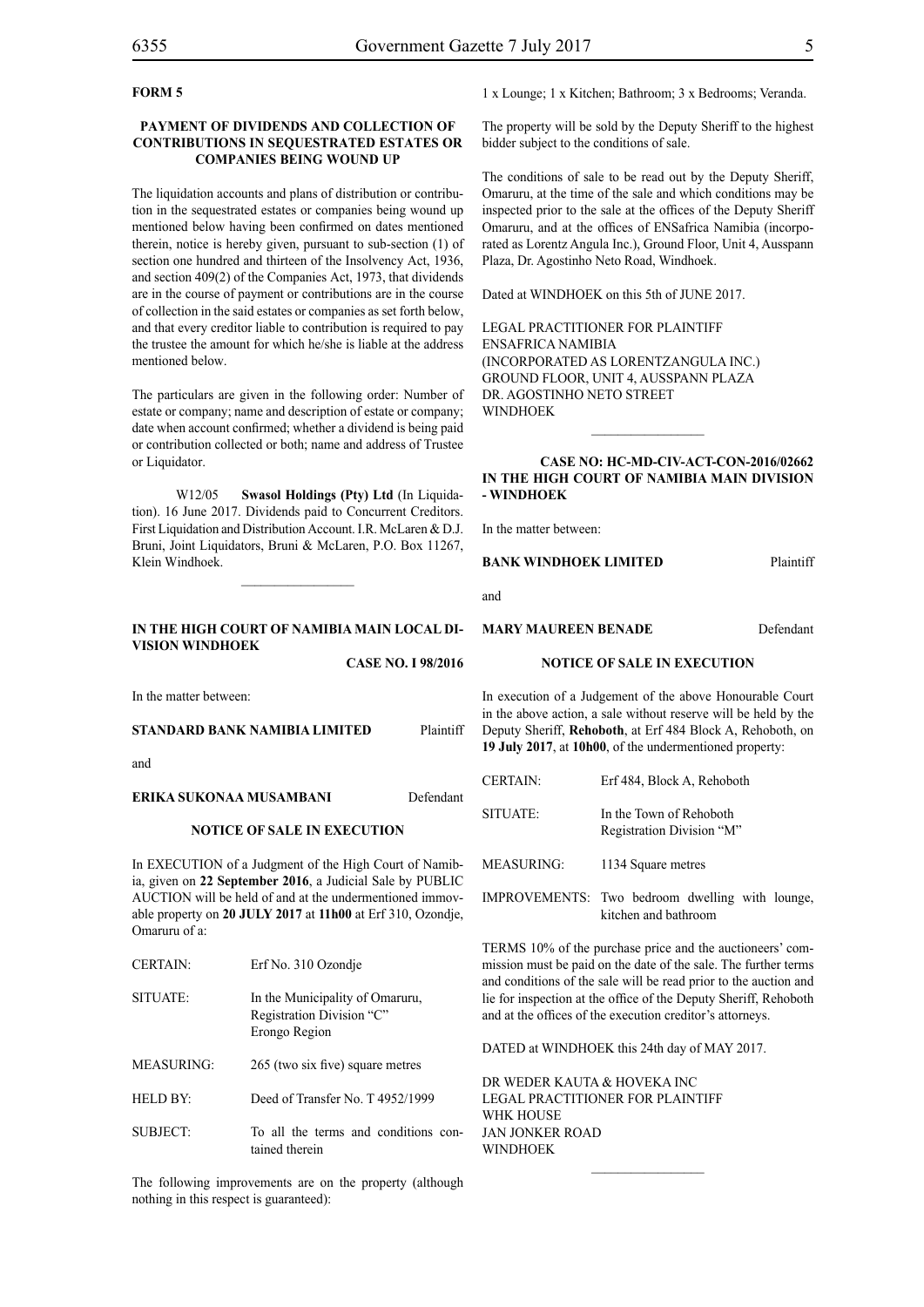# **CASE NO: HC-MD-CIV-ACT-CON-2016/02236 IN THE HIGH COURT OF NAMIBIA**

In the matter between:

# **BANK WINDHOEK LIMITED** Plaintiff

and

**BENEDIKTUS RUDOLF RUKAMBA** First Defendant **JACQUELINE JULIANA RUKAMBA** Second Defendant

#### **NOTICE OF SALE IN EXECUTION**

In execution of a Judgement of the above Honourable Court in the above action, a sale without reserve will be held by the Deputy Sheriff, **Keetmanshoop**, at Farm Ganna Vlei No 415, Keetmanshoop district, on **14 July 2017**, at **11h00**, of the undermentioned property:

| <b>CERTAIN:</b>      | Farm Ganna Vlei No. 415,<br>Keetmanshoop district                                                                                                                                                                                                                                                                                                                                                                                  |
|----------------------|------------------------------------------------------------------------------------------------------------------------------------------------------------------------------------------------------------------------------------------------------------------------------------------------------------------------------------------------------------------------------------------------------------------------------------|
| SITUATE:             | In the District of Karas Region<br>Registration Division "T"                                                                                                                                                                                                                                                                                                                                                                       |
| <b>MEASURING:</b>    | 7039,3738 (seven nil three nine comma<br>three seven three eight) hectares                                                                                                                                                                                                                                                                                                                                                         |
| <b>IMPROVEMENTS:</b> | Farm: 13 inner camps, 3 installed bore-<br>holes (2 windmills and 1 solar submers-<br>ible pump) supplying water to 8 reser-<br>voirs (1 cement dam and 7 PVC tanks),<br>electricity generated by solar panels,<br>Main dwelling: Lounge, kitchen, pantry,<br>3 bedrooms, bathroom, covered front<br>and back stoep, covered outside kitchen,<br>3 steel carports, 4 store rooms<br>Workers dwelling: 2 bedrooms and store<br>room |

TERMS 10% of the purchase price and the auctioneers' commission must be paid on the date of the sale. The further terms and conditions of the sale will be read prior to the auction and lie for inspection at the office of the Deputy Sheriff, Keetmanshoop and at the offices of the execution creditor's attorneys.

DATED at WINDHOEK this 29th day of MAY 2017.

DR WEDER KAUTA & HOVEKA INC Legal Practitioner for Plaintiff WKH HOUSE Jan Jonker Road WINDHOEK

# **IN THE HIGH COURT OF NAMIBIA, MAIN DIVISION - WINDHOEK**

**CASE NO: I 1356/2016**

In the matter between:

#### **BANK WINDHOEK LIMITED** Plaintiff

# **GUERRAS INVESTMENTS CC** First Defendant<br> **GUERRAS NGANGA** Second Defendant **GUERRAS NGANGA** Second Defendant<br> **EILEEN TEVE JACKY TJIRIMUJE** Third Defendant **EILEEN TEVE JACKY TJIRIMUJE**

NOTICE OF SALE IN EXECUTION

In execution of a Judgement of the above Honourable Court in the above action, a sale without reserve will be held by the Deputy Sheriff, **Windhoek**, at Erf No. 1339, Falkland Street, Rocky Crest (Extension No. 2), Windhoek, on **18 July 2017**, at **12h00**, of the undermentioned property:

| <b>CERTAIN:</b> | Erf 1339, Rocky Crest<br>(Extension No. 2)                                                            |
|-----------------|-------------------------------------------------------------------------------------------------------|
| SITUATE:        | In the Municipality of Windhoek<br>Registration Division "K"                                          |
| MEASURING:      | 300 Square metres                                                                                     |
|                 | IMPROVEMENTS: Three bedroom dwelling with lounge,<br>kitchen, pantry, en-suite bathroom and<br>garage |

TERMS 10% of the purchase price and the auctioneers' commission must be paid on the date of the sale. The further terms and conditions of the sale will be read prior to the auction and lie for inspection at the office of the Deputy Sheriff, Windhoek and at the offices of the execution creditor's attorneys.

DATED at WINDHOEK this 1st day of JUNE 2017.

DR WEDER KAUTA & HOVEKA INC Legal Practitioner for Plaintiff WHK HOUSE Jan Jonker Road WINDHOEK

#### **IN THE HIGH COURT OF NAMIBIA CASE NO: HC-MD-CIV-ACT-CON-2016/02269**

 $\frac{1}{2}$ 

In the matter between:

**STANDARD BANK NAMIBIA LIMITED** Plaintiff

and

**EMILIA ROLETTY FESTUS N.O (ESTATE LATE: FESTUS VILHO)** Defendant

#### **NOTICE OF SALE IN EXECUTION OF IMMOVABLE PROPERTY**

Pursuant to Judgment of the above Honourable Court granted on **24 MARCH 2017**, the following immovable property will be sold without reserve and voetstoots by the Deputy Sheriff of the District of **GROOTFONTEIN** on **24 JULY 2017** at **10H00** at ERF 1552 (A PORTION OF ERF NO 1235) EXT NO. 2, GROOTFONTEIN, REPUBLIC OF NAMIBIA

| <b>CERTAIN:</b> | Erf No. 1552 (A Portion of Erf No.<br>1235), Omulunga (Extension No. 2)                 |
|-----------------|-----------------------------------------------------------------------------------------|
| SITUATE:        | In the Municipality of Grootfontein<br>Registration Division "B"<br>Otjozondjupa Region |

and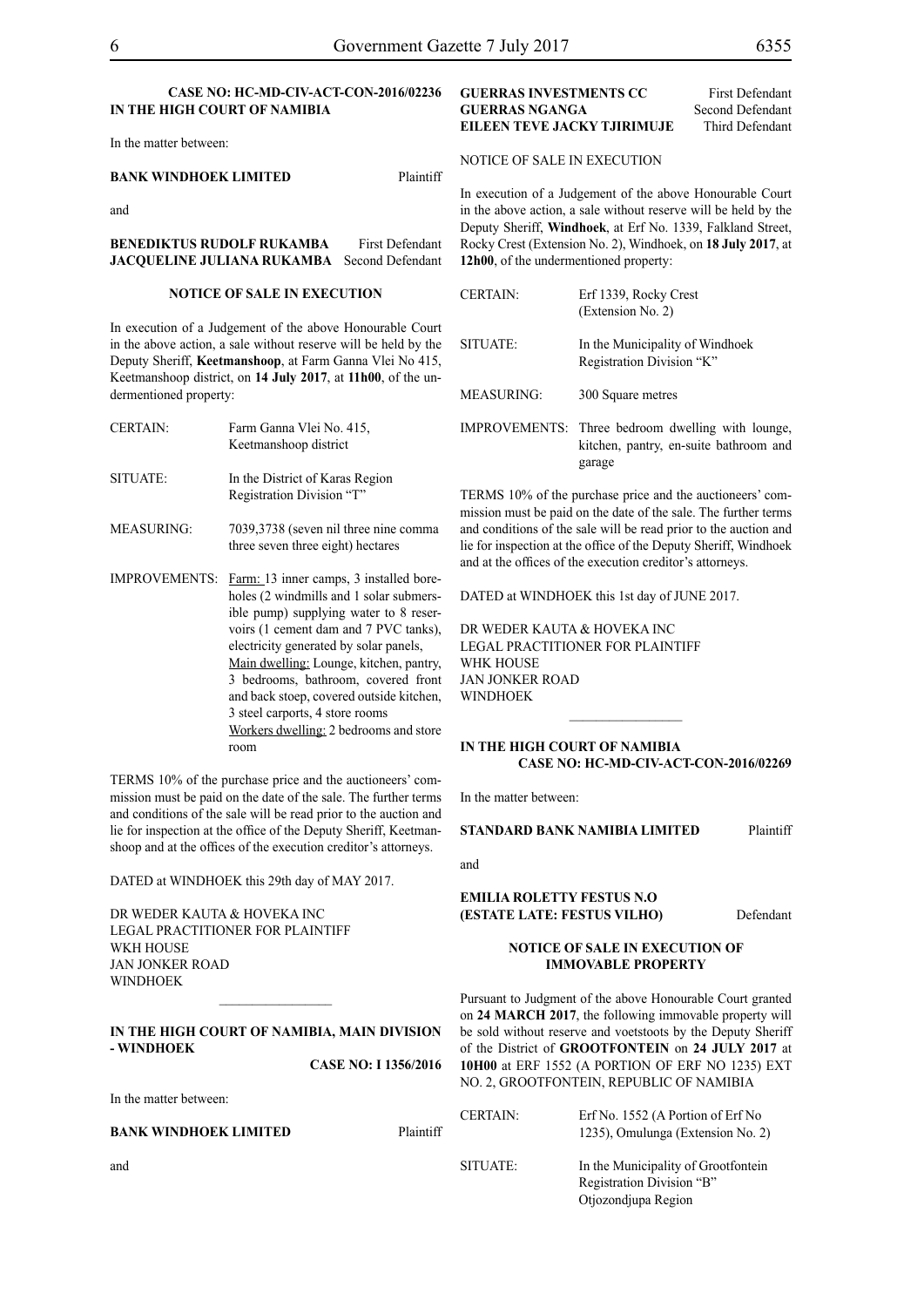CONSISTING OF 1 x Lounge, 1 x Kitchen, 1 x Bathroom and 3 x Bedrooms

The "Conditions of Sale-in-Execution" will lie for inspection at the office of the Deputy Sheriff at GROOTFONTEIN and at the Head Office of Plaintiff at WINDHOEK and Plaintiffs Attorneys, Fisher, Quarmby & Pfeifer, at the under mentioned address.

Dated at WINDHOEK this 3th day of JUNE 2017

FISHER, QUARMBY & PFEIFER LEGAL PRACTITIONER FOR Plaintiff Cnr Robert Mugabe Avenue & Thorer Street Entrance in Burg Street PO BOX 37 WINDHOEK

#### **CASE NO: SA 25/2015**

# **IN THE SUPREME COURT OF NAMIBIA WINDHOEK, MONDAY, 19 JUNE 2017 BEFORE THE HONOURABLE MR. JUSTICE SMUTS, JA THE HONOURABLE MR. JUSTICE CHOMBA, AJA et**

**THE HONOURABLE LADY JUSTICE MOKGORO, AJA**

In the matter between

#### PROSECUTOR-GENERAL Appellant

and

# **ONESMUS NGHITUMU TAAPOPI** Respondent

Having heard **Mr. A. Cockrell SC**, assisted by **Mr. M. Boonzaier**, for the appellant and **Mr. S. Namandje**, assisted by **Mr. M. Ntinda** for the respondent, on 5 October 2016 and having read the record of appeal and other documents filed herein:

#### **THE COURT RESERVED JUDGMENT**

Thereafter on this day

#### **IT IS ORDERED THAT:**

- 1. The appeal is upheld with costs.
- 2. The order of the High Court is set aside and replaced with the following order:
	- 2.1 The rule nisi issued by the High Court on 10 October 2014 is confirmed and the application for the preservation of property order is granted;
	- 2.2 The respondent is ordered to pay the costs of this application, including the costs of two counsel.

BY ORDER OF COURT DEPUTY REGISTRAR: SUPREME COURT

(Goovernment Attorney) (Sisa Namandje & Co Inc.)

# **Case number: POCA 8/2014**

# **IN THE HIGH COURT OF NAMIBIA, MAIN DIVISION WINDHOEK, FRIDAY, THE 10TH DAY OF OCTOBER 2014 BEFORE THE HONOURABLE JUSTICE GEIER**

In the *ex parte* application of:

# **THE PROSECUTOR-GENERAL** *Applicant*

*IN RE*: The positive balance in First National Bank account number 62246720834 held in the name of Tulinane P S Hiskia.

**IN THE APPLICATION FOR A PRESERVATION OF PROPERTY ORDER IN TERMS OF SECTION 51 OF THE PREVENTION OFORGANISED CRIME ACT, 2004, NO. 29 OF 2004**

#### **ORDER**

Having heard **Ms Kazondunge**, Counsel for the Applicant and having read the Notice of Motion affidavits and annexures thereto;

#### IT IS HEREBY ORDERED THAT:

- 1. A rule nisi is hereby issued calling upon the Guardian of Onesmus Pomwene Smart Hiskia to show cause if any on Tuesday. 4 November 2014 at 08:30 why an order in the following terms should not be made final:
	- 1.1 That a preservation of property order, as contemplated by Section 51 of the Prevention of Organized Crime Act, Act No.29 of 2004("the Act") is hereby granted in respect of the positive balance in First National Bank account number 62246720834 held in the name of Tulinane P S Hiskia ("the property").
	- 1.2 That in terms of section 51 of the Act allpersons with knowledge of this order, other than as required and permitted by this order, are prohibited from removing, and or taking possession of and/or control over, and/or dissipating, and/or. encumbering and/ or interfering with, and/or diminishing the value of, and/or attaching or selling in execution, and/or dealing in any other manner with the property to which this order relates.
	- 1.3 That Franco Esterhuizen ("Mr Esterhuizen") of the Anti-Corruption Commission ("the ACC") or, in Mr Esterhuizen's absence, his supervisor Mr. Neels Bekker from the ACC, is appointed as Curator Bonis in terms of section 55 of POCA and is immediately authorized to:
		- 1.3.1 Seize and or assume control over the property
		- 1.3.2 Safeguard the property pending the finalization of the forfeiture proceedings under the Act;
		- 1.3.3 If necessary to administer and preserve the property and to do all things necessary for that purpose, including keeping the property in the bank account where it is currently kept subject to appropriate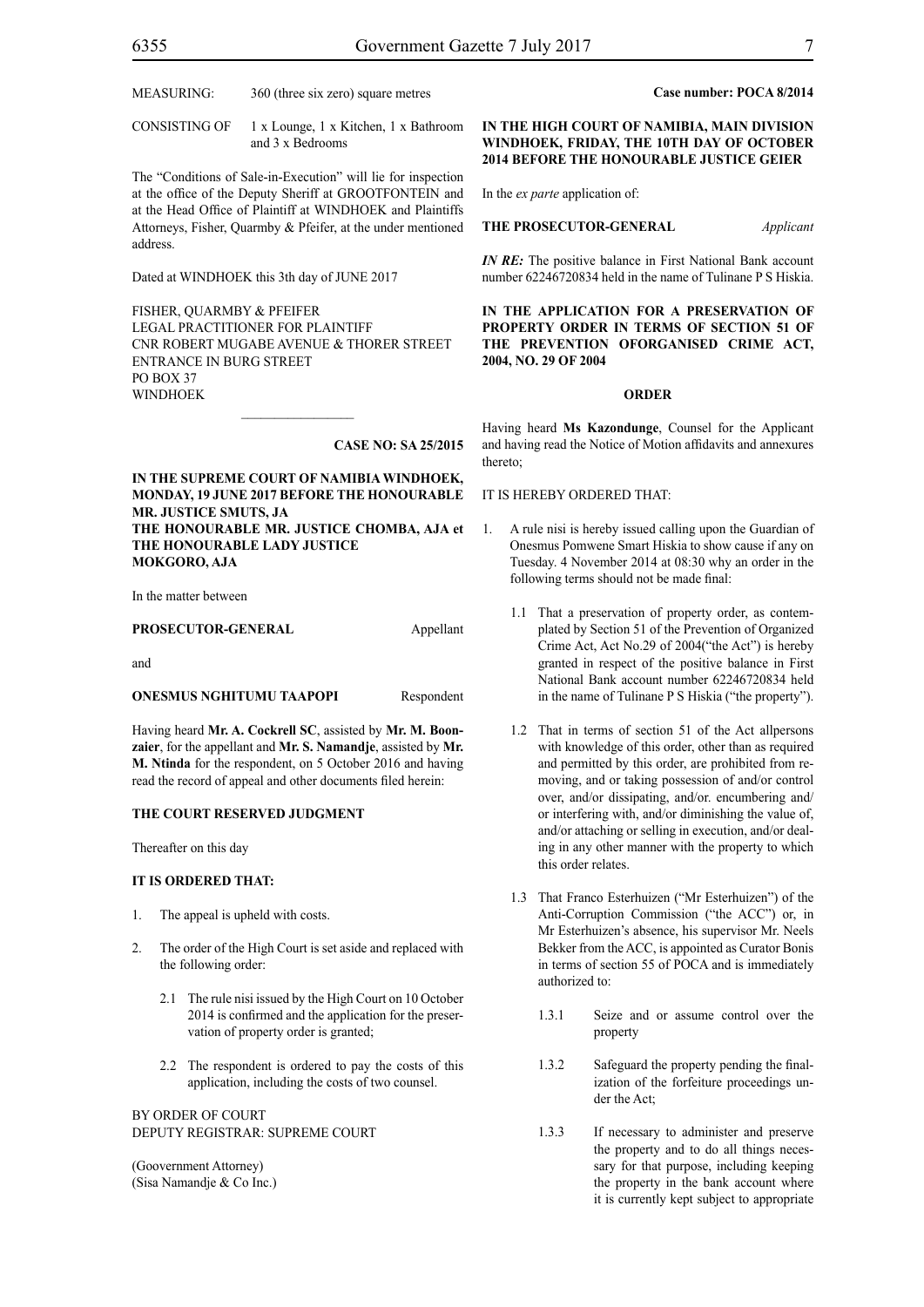safeguards and/or deposit the property in the account in a separate interest bearing account.

- 1.4 The Applicant must effect service of the provisional preservation of property order with the rule nisi granted on 10 October 2014 and the application on:
	- 1.4.1 The Guardian of Onesmus Pomwene Smart Hiskia;
	- 1.4.2 Onesmus Nghitumu Taapopi.
- 1.5 The Applicant must effect service of the final preservation of property order and the application on
	- 1.5.1 Onesmus Nghitumu Taapopi;
	- 1.5.2 Sydney Hassen and Sons CC;
	- 1.5.3 Onesmus Pomwene Smart Hiskia.
- 1.6 In terms of section  $52(1)(b)$  cause notice of this order, in the form set out in Annexure B hereto, to be published in the Government Gazette as soon as practicable after the order is granted.
- 1.7 Any person who has an interest in the property and who intends opposing the application for an order forfeiting the property to the State or applying for an order excluding his or her interest from a forfeiture order in respect of the property, must enter an appearance giving notice of his or her intention in terms of section 52(3) of the Act.
- 1.8 Such notice must be delivered to the Applicant:
	- 1.8.1 in the case of any person specifically identified for service in terms of this order, within 21 calendar days of service; and
	- 1.8.2 in the case of any other person, 21 days calendar after the date when a notice of the order was published. in the Government Gazette.
- 1.9. A notice in terms of section 52 of the Act must contain full particulars of the chosen address for the delivery of documents concerning further proceedings in this matter and must be accompanied by an affidavit setting out:
	- 1.9.1 the full particulars of the identity of the person giving the notice;
	- 1.9.2 the nature and extent of his or her interest in the property concerned;
	- 1.9.3 whether he or she intends opposing the making of the forfeiture order, or whether he or she intends applying for an order excluding his or her interest in that property from the operation of the order;
	- 1.9.4 whether he or she admits or denies that the property concerned is an instrumen-

tality of an offence referred to in schedule 1 of the Act, or is the proceeds of unlawful activities and the basis for such defense;

- 1.9.5 if he or she intends applying for the exclusion of his or her interests from the operation of the forfeiture order, the basis for such an application.
- 2. Paragraphs 1.1 to 1.3 supra are to operate as an interim order with immediate effect pending the return date of the rule nisi.

BY ORDER OF COURT

REGISTRAR OF THE HIGH COURT

TO: Government Attorney

**FORM 5 ANNEXURE A**

# **NOTICE OF PRESERVATION OF PROPERTY ORDER MINISTRY OF JUSTICE PREVENTION OF ORGANIZED CRIME REGULATIONS: PREVENTION OF ORGANISED CRIME ACT, 2004 (ACT 29 OF 2004) (Section 52 (1), Regulation 4 (5))**

To: Onesumus Nghitumu Taapopi Sydney Hassen and Sons CC 2013/13444 Onesumus Pomwene Smart Hiskia

#### **IMPORTANT** *-* **DO NOT IGNORE THIS DOCUMENT**

Upon receipt of this notice you should obtain legal advice to help you understand this document and your rights and obligations under the preservation of property order.

# **WHY YOU HAVE RECEIVED THIS NOTICE**

The High Court has made a preservation of property order over property pursuant to section 51 of the Prevention of Organised Crime Act 2004. A copy of the preservation of property order is attached to this notice. The order describes the property that has been preserved and may contain directions relating to the seizure of that property. It may also contain other orders that the court considers appropriate.

You have received this notice because the Prosecutor *-* General considers that you might have an interest in property the subject of the preservation order.

The preservation of property order has been made for the purpose of securing property in order to satisfy any forfeiture order that might be pursuant to Part 3 of Chapter 6 of the Prevention of Organised Crime Act 2004.

#### **WARNING**

The preservation of property order prohibits any person from dealing, in any manner, with the property to which the order relates. A person who intentionally refuses or fails to comply with a court order made under this Act commits an offence punishable by a fine not exceeding N\$ 300,000 or to imprisonment for a period not exceeding 15 years.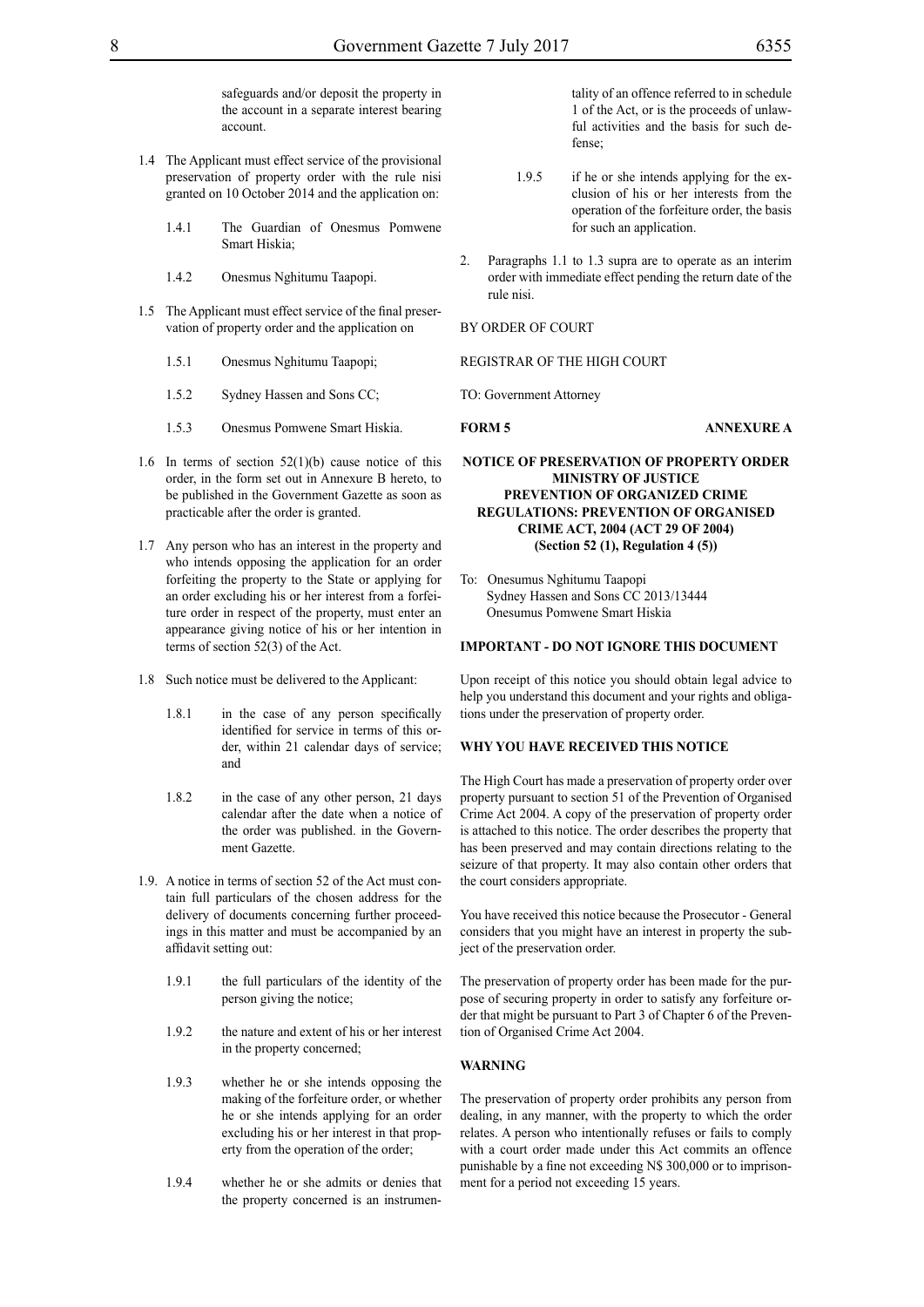# **ANNEXURE B**

# **IN THE HIGH COURT OF NAMIBIA HELD AT WIND-HOEK, MAIN DIVISION**

**Case No:**

In the *ex parte* matter of

#### **THE PROSECUTOR-GENERAL** Applicant

*IN RE:* The positive balance in First National Bank account number 62246720834 held in the name of Tulinane P S Hiskia

# **IN THE APPLICATION FOR A PRESERVATION OF PROPERTY ORDER IN TERMS OF SECTION 51 OF THE PREVENTION OF ORGANISED CRIME ACT, ACT 29 OF 2004**

#### **Notice in terms of section 52 of the Prevention of Organised Crime Act 29 of 2004 (POCA)**

This notice is addressed to all persons who have an interest in the positive balance in First National Bank account number 62246720834 held in the name of Tulinane P S Hiskia ("the property").

Take notice that:

- 1. The Prosecutor General has obtained a preservation of property order (the order), a copy of which is attached to this notice, in terms of section 51 of the POCA in respect of the property;
- 2. If you have an interest in the properties, you should understand that it is now at risk. You are advised to obtain legal advice on whether your interest can be protected and, if so, on how to protect it;
- 3. You are notified that the Prosecutor General will, within 120 days of publication of this notice, apply to the High Court under section 59 of the POCA for an order declaring the property forfeit to the state. The order will remain in force until the application for a forfeiture order is finalised, and until any forfeiture order that has been made is satisfied;
- 4. If you intend to oppose the application for a forfeiture order, or you intend to apply for an order excluding your interest from a forfeiture order in respect of the property, you must enter an appearance in terms of the order. The requirements for such an appearance are set out in the order and are also dealt with in sections 52 (3), (4) and (5) of the POCA. An appearance must comply with these requirements;
- 5. Your attention is specifically drawn to the 21 *-* day time limit prescribed in section 52 (4) for the entry of an appearance referred to in paragraph 4 above;
- 6. If you enter an appearance in terms of the order you will be entitled to be given 21 days notice of the application by the applicant for a forfeiture order in respect of the property;
- 7. If you fail to enter an appearance in terms of the order or to comply with the above requirements, you will not be

given notice of the application for a forfeiture order and you will not be entitled to appear at the hearing of the application. In such a case, the court may grant a default order forfeiting the property to the state under section 64 of the POCA;

8. Whenever this order states that you must deliver or serve any notice, affidavit or other process document on the applicant , you must deliver or serve them on the applicant at the following address:

GOVERNMENT ATTORNEY Legal Practitioners for the Applicant 2nd FLOOR, SANLAM BUILDING PRIVATE BAG 13189 WINDHOEK, NAMIBIA Ref: Mr MG Boonzaier

Any correspondence or other enquiries must also be directed to this address or contact number.  $\frac{1}{2}$ 

#### **APPLICATION AND AFFIDAVIT IN TERMS OF REG-ULATION 38(1) OF THE. REGISTRATION OF DEEDS IN REHOBOTH ACT NO. 93 OF 1976**

Notice is hereby given that I, **Josua Jacobus Meuwesen**, intend to apply for a certified copy of:

| <b>CERTAIN:</b>   | Farm Nineis No. 246                                                                                                                                     |
|-------------------|---------------------------------------------------------------------------------------------------------------------------------------------------------|
| <b>MEASURING:</b> | 2 127,9964 (two one two seven comma<br>nine nine six four) hectares                                                                                     |
| SITUATED:         | In the Registration Division "M"                                                                                                                        |
| DATED:            | 7 July 2005                                                                                                                                             |
| The property of:  | Dirk Cornelius van Wyk, born on 18<br>February 1939 and Elizabeth van Wyk,<br>born on 30 July 1942, married in com-<br>munity of property to each other |

All persons who object to the issue of such copy are hereby required to lodge their objections in writing with the Registrar within three weeks from the last publication of this notice.

Advertisement should be place once a week for two consecutive weeks in a newspaper and once in the Government Gazette.

Dated at WINDHOEK this 23rd day of JULY 2017.

# **APPLICATION AND AFFIDAVIT IN TERMS OF REG-ULATION 38(1) OF THE. REGISTRATION OF DEEDS IN REHOBOTH ACT NO. 93 OF 1976**

 $\frac{1}{2}$ 

Notice is hereby given that I, **Josua Jacobus Meuwesen** As Nominee of F M Oehl Trust CC, intend to apply for a certified copy of:

| <b>CERTAIN:</b>   | Erf No: 768 A, Rehoboth                  |
|-------------------|------------------------------------------|
| <b>MEASURING:</b> | 1084 (one zero eight four) square metres |
| SITUATE:          | Rehoboth                                 |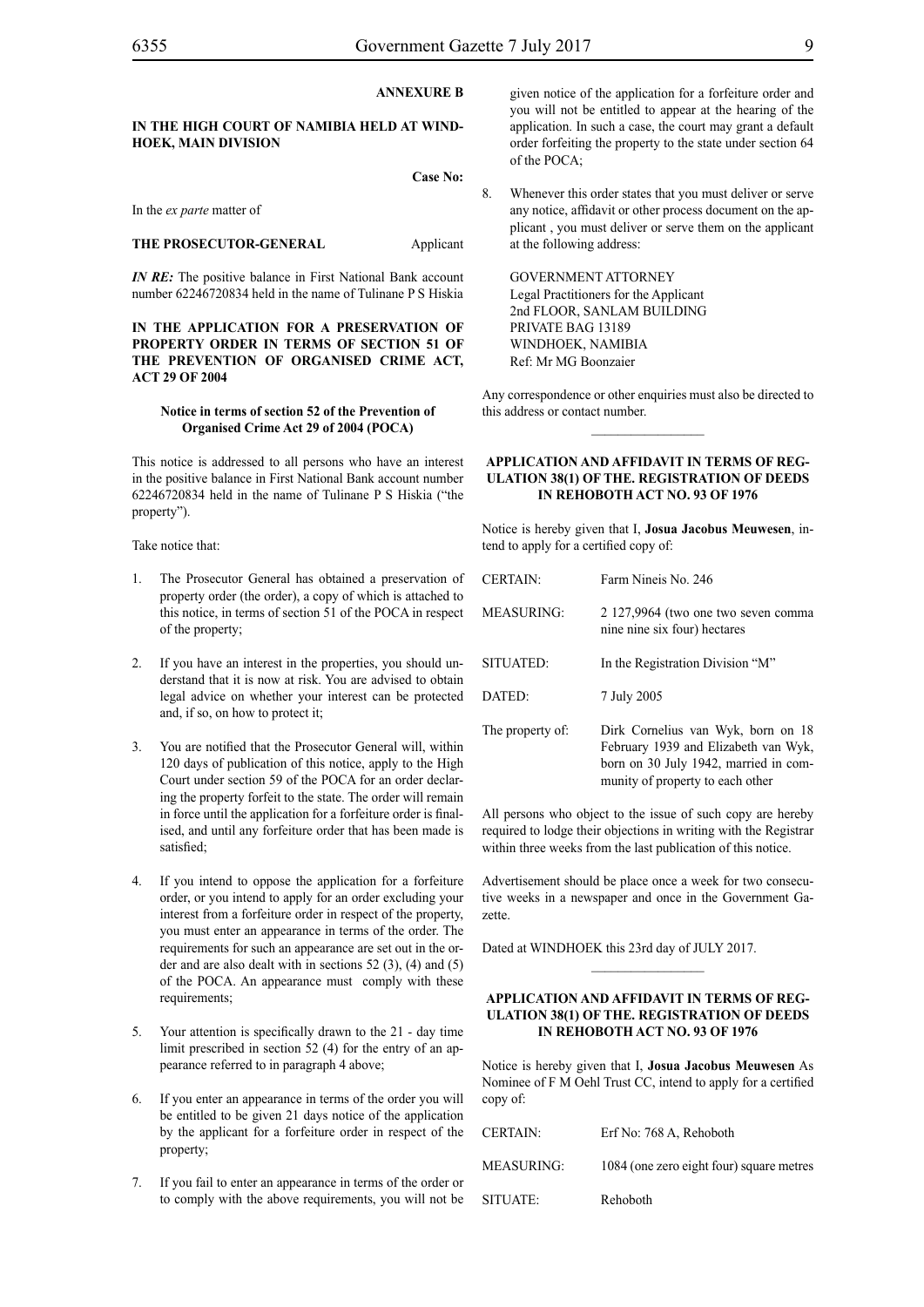The property of: Dirk Cornelius van Wyk, married

All persons who object to the issue of such copy are hereby required to lodge their objections in writing with the Registrar within three weeks from the last publication of this notice.

Advertisement should be place once a week for two consecutive weeks in a newspaper and once in the Government Gazette.

Dated at WINDHOEK this 23rd day of JUNE 2017.

# **LIQUIDATION OF ELANDSHORING GAME (PROPRIETARY) LIMITED**

 $\frac{1}{2}$ 

Pursuant to section 361(2)(b) of the Companies Act, 2004, notice is hereby given that the above company has been wound up by the creditors in terms of a special resolution taken by the members of the company on 29th of March 2017 and which was registered on the 19th of April 2017.

Koep & Partners P.O. Box 3516 Windhoek Namibia

# **APPLICATION AND AFFIDAVIT IN TERMS OF REGULATION 38 (1) OF THE REGISTRATION OF DEEDS IN REHOBOTH ACT NO. 93 OF 1976**

 $\frac{1}{2}$ 

We, the undersigned, Pierre Burnett van Wyk, identity number: 690119 00073 and Wilhelmina Naomi van Wyk, identity number: 69081400312, married in community of property to each other, do hereby make oath and say:

- 1. I am the registered holder of Land Title NO F466.
- 2. The said Land Title NO F466 has been lost or destroyed under circumstances which are totally unknown to me;
- 3. The said Land Title has not been pledged in any way and is not being detained by any person as security for debt or otherwise, but has been lost and cannot be found though diligent search has been made therefore,
- 4. I hereby apply to the Deputy Registrar of Deeds at Rehoboth in terms of Regulation 38(1) of Act No. 93 of 1976 for the issue to me of a copy of the said Land Title NO F466, and I undertake that, if the same should come into my possession or custody, I shall deliver or transmit it to the said Registrar of Deeds, at Rehoboth.

# PIERRE BURNETT VAN WYK WILHELMINA NAOMI VAN WYK

I certify that the Deponent has acknowledged the he/she knows and understands the contents of this Affidavit and that it is the truth, which Affidavit was SIGNED AND SWORN to before me at WINDHOEK on this 5th day of JUNE 2017.

COMMISSIONER OF OATH EX OFFICIO - BANK WINDHOEK LTD

# **NOTICE OF LOST LAND TITLE NO. F466**

Notice is hereby given that I, **Pierre Burnett van Wyk** and **Wilhelmina Naomi van Wyk** intend to apply for a certified copy of:

| <b>CERTAIN</b>    | Erf No Rehoboth F466                                                  |
|-------------------|-----------------------------------------------------------------------|
| <b>MEASURING:</b> | 1000 square meters                                                    |
| SITUATE:          | In the Town of Rehoboth<br>Registration Division "M"<br>Hardap Region |
| DATED:            | 25 March 2014                                                         |
| the property of:  | Pierre Burnett van Wyk and<br>Wilhelmina Naomi van Wyk                |

All persons who object to the issue of such copy are hereby required to lodge their objections in writing with the Registrar within three weeks from the publication of this notice.

Dated at Windhoek this 19th day of January 2017.

P. B.van Wyk and W. N. van Wyk p.o. box 822 **WINDHOEK** 

#### **NOTICE OF LOST LAND TITLE NO. B955**

 $\frac{1}{2}$ 

Notice is hereby given that I, **Elizabeth Gille** intend to apply for a certified copy of:

| <b>CERTAIN:</b>  | Erf No. Rehoboth B955                 |
|------------------|---------------------------------------|
| MEASURING:       | 1296 (one two nine six) square meters |
| SITUATE:         | In the Town of Rehoboth               |
| DATED:           | 15 November 1983                      |
| the property of: | Elizabeth Gille                       |

All persons who object to the issue of such copy are hereby required to lodge their objections in writing with the Registrar within three weeks from the publication of this notice.

Dated at Windhoek this 19th day of January 2017.

E. Gille  $P \cap ROY 3574$ **REHOBOTH** 

#### **THE ALIENS ACT, 1937 NOTICE OF INTENTION OF CHANGE OF SURNAME**

I, **gabriel hakusembe paulus**, residing at Sauyemwa, Rundu Urban and self employed, intend applying to the Minister of Home Affairs for authority under section 9 of the Aliens Act, 1937, to assume the surname **hakusembe** for the reasons that it is my family name. All my brothers and sister are using the surname.

I previously bore the name **gabriel hakusembe paulus.**